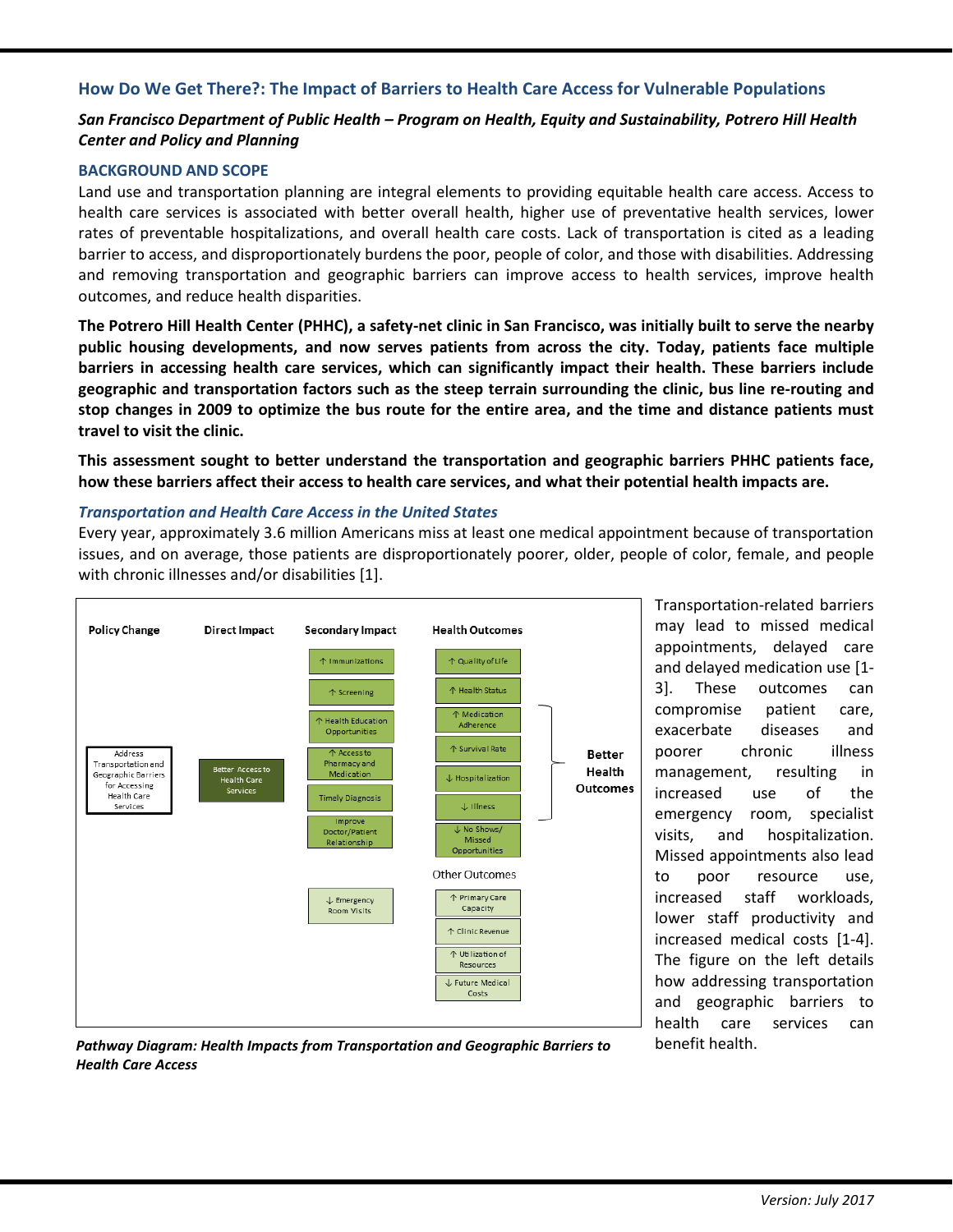#### *Potrero Hill Health Center Background*

Constructed in the 1970's, PHHC was designated to provide primary care services to residents of the large public housing developments nearby, Potrero Hill Terrace and the Potrero Hill Annex. Currently, PHHC's patient population is drawn from across the city, but the patient demographic profile mirrors that of the local housing development, with 40% African Americans, 35% Spanish-speaking, and a minority Asian and Caucasian. Approximately 80% of PHHC patients are covered under Medi-Cal (California's version of Medicaid) and/or Medicare, 15% under Healthy San Francisco as they are not eligible for the Affordable Care Act, and 6% are uninsured.



The street grades surrounding the clinic in all directions are significant for pedestrians. Grades on walking routes to the clinic from transit stops as well as nearby housing well exceed the United States Access Board's guidelines of a 5% preferred grade for pedestrians, with grades up to 9% [5-6]. SFMTA generally considers 8% grades and lower to be appropriate for accessible stops for purposes of deploying a bus lift, with stop spacing standards using 10% grades as the breaking point for more frequent stops.

### **METHODS AND FINDINGS**

We examined transit and geographic conditions and transportation behaviors to better understand how they affect PHHC patient access to health care services. The examination included a mapping analysis of estimated transit travel times from home addresses for current PHHC patients using Google Maps, and an analysis of survey data describing patient characteristics and their experience with transportation access to PHHC and other health care services. The following is a summary of the findings.

### **Patient Conditions and Physical Mobility**

PHHC patients experience numerous health conditions and mobility issues that make accessing the clinic difficult. Despite being approximately 200 feet from the nearest transit stop, patients are physically unable to face the steep hill. San Francisco Department of Public Health (SFDPH) data indicates that PHHC patients are disproportionately burdened with acute and chronic health conditions; its hospitalization rate is among the highest when compared to other SFDPH clinic populations<sup>i</sup>.

Also, based on a 2014 patient survey**ii**:

- Over 30% of PHHC patients state they cannot comfortably walk more than a block on a steep hill.
- 85% of patients report having at least one symptom impacting their ability to walk (back pain, shortness of breath, pain in legs or feet, dizziness, balance problems, chest pain, pregnancy, etc.).
- 26% of patients report using at least one assistive device (cane, walker, wheelchair, white cane, crutches, braces).

#### **Transit Conditions to Clinic and Allied Health Services**

In California Code of Regulations, each health plan shall ensure that primary health care services are no more than 30 minute travel time or ten miles travel distance from each member's place of residence [7]. Applying this guideline to health care services in San Francisco, all primary care services are located within a ten mile travel radius of where residents live; however, based on a mapping analysis<sup>iii</sup> and the 2014 patient survey, patients struggle to reach health care services in less than 30 minutes:

**"…I missed the 48 and realized that if I tried to wait for the next one, I would be late from my appointment so I had to walk the whole way… I had foot pain walking up the hill … I even walked in the middle of the street to make it easier because it's not as steep…"** 

*Senior woman seeing the podiatrist for a painful cyst on* 

*her foot*

i Data Source: SFGH Data Center, 2016

ii Survey was administered in 2014 via telephone to random sample of PHHC patients and had a 22% completion rate (n=65). Patients were contacted three times to participate and offered a small incentive. The survey was administered in English and Spanish and had an average completion time of 10-20 minutes.

iii Mapping analysis used client residence data for 2,991 unique patient addresses, representing patients seen at the clinic at least once over a 6-month period.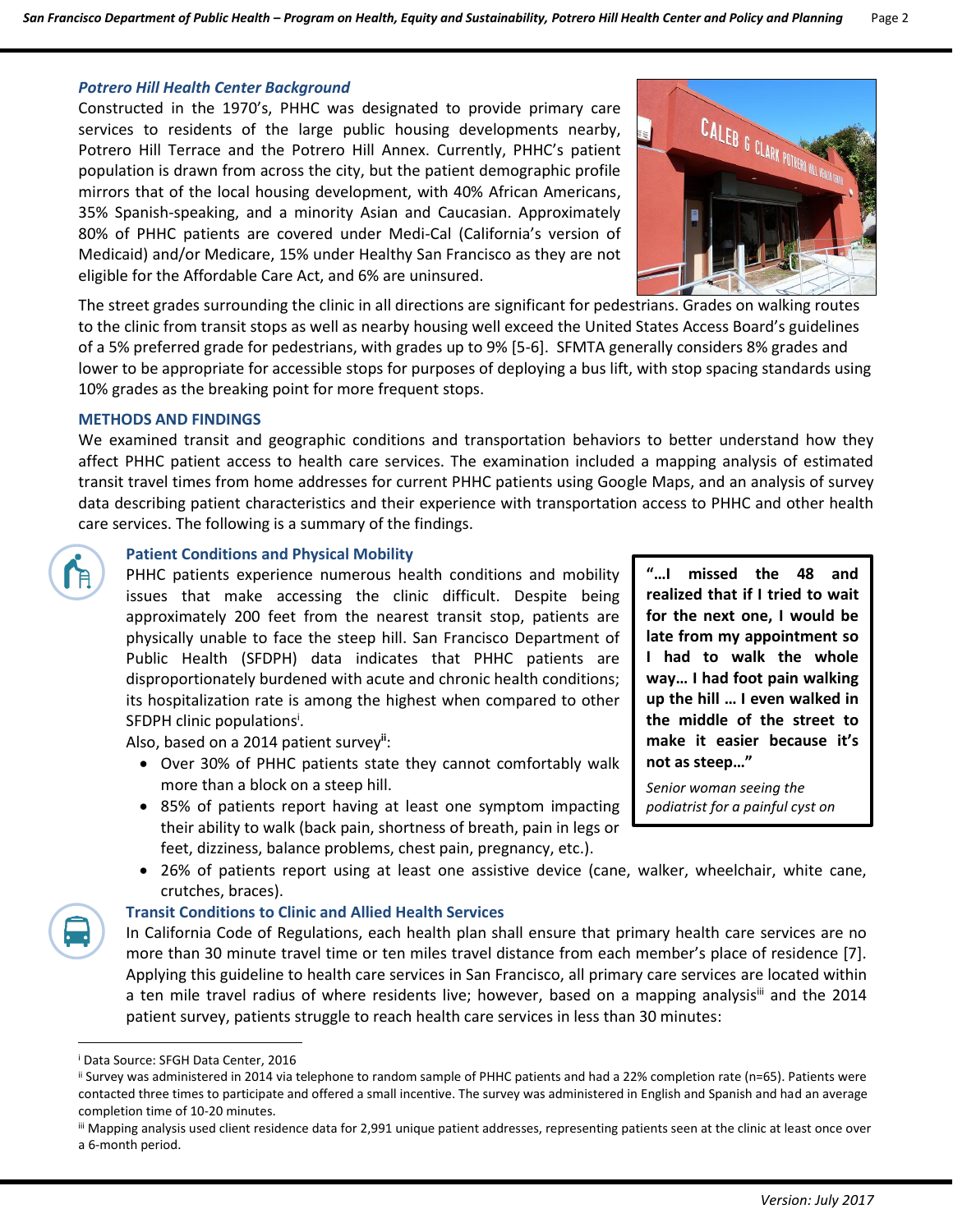If taking the estimated fastest transit route from their home address**, 40% of estimated patient trips to the clinic via transit would** take an estimated 30 minutes or more.

Based on the 2014 patient surveys:

- **58% of patients report clinic travel times of** 30 minutes or more to access the clinic.
- 40% of patients report travelling 30 minutes or longer to access Zuckerberg SF General Hospital Services, where they receive health care services not available at PHHC (e.g. radiology)
- 39% of patients report pharmacy travel times that exceed 30 minutes or more to access their pharmacy.
- 49% of patients report being late, missing an appointment, delaying or going without health services because of public transportation problems. Among patients who ride Muni, 58% report being late, missing an appointment, delaying or going without health services. Among **patients who ride Muni and use assistive devices, 73% report being late, missing an appointment, delaying or going without health care**.

**"We have had many cases where patients have developed chest pain specifically precipitated by trying to climb the incline to get to clinic, requiring transport of the patient to the hospital by ambulance. We have also had several cases recently of patients dropped off by the bus who were too sick to make it to the clinic, requiring bystanders to run to the clinic for assistance."** 

*Dr. Jan Gurley, PHHC Clinician*

60% of patients who use Muni find it difficult to get from their last Muni stop to the clinic.

**Equity** Barriers to health care access are not evenly distributed among patients and **disproportionately burden** 

**the poor, people of color, and people with disabilities.** Based on the 2014 patient surveys:

- PHHC patients with lower-incomes (reported annual household incomes of less than \$50,000), who are more likely to have mobility issues, report more barriers to accessing the clinic (e.g. difficulty in walking).
- Low income patients are more likely to report relying on Muni to reach the clinic and are more likely to cite public transportation as a barrier, causing them to miss appointments, delay care, arrive late to an appointment, or go without health services compared to patients at other income levels.



 $\overline{E}$ 

# **Improving Access**

Based on the 2014 patient surveys:

- 66% of patients report that their access to health care would be improved if their clinic or healthcare facility was located closer to their home.
- Among patients who ride Muni to the clinic, 68% report that their access would improve with a closer bus stop to the clinic.

### **POLICY OPPORTUNITIES AND RECOMMENDATIONS**

The above findings illustrate that PHHC patients face multiple barriers to accessing health care due to transportation and geographic conditions. These barriers have significant health impacts and disproportionately burden the poor, people of color, and people with disabilities. The following policy opportunities and recommendations to improve access to health care services for PHHC patients and other safety net clinics should be considered.

# *1. Paratransit and Other Innovative Transportation Solutions*

- **SF Paratransit and SF Taxi:** Increase SF Paratransit and SF Taxi service utilization by PHHC patients. Based on the 2014 survey, while 85% of survey respondents report having one symptom impacting their ability to walk, only 6% of survey participants report typically relying on Paratransit to reach the clinic.
- **Innovative Use of Rideshare Services:** Explore partnering with rideshare companies to help fill gaps in public transit services. This approach should target the lowest income residents who are experiencing the highest rates of physical mobility limitations and are the most dependent on public transit.